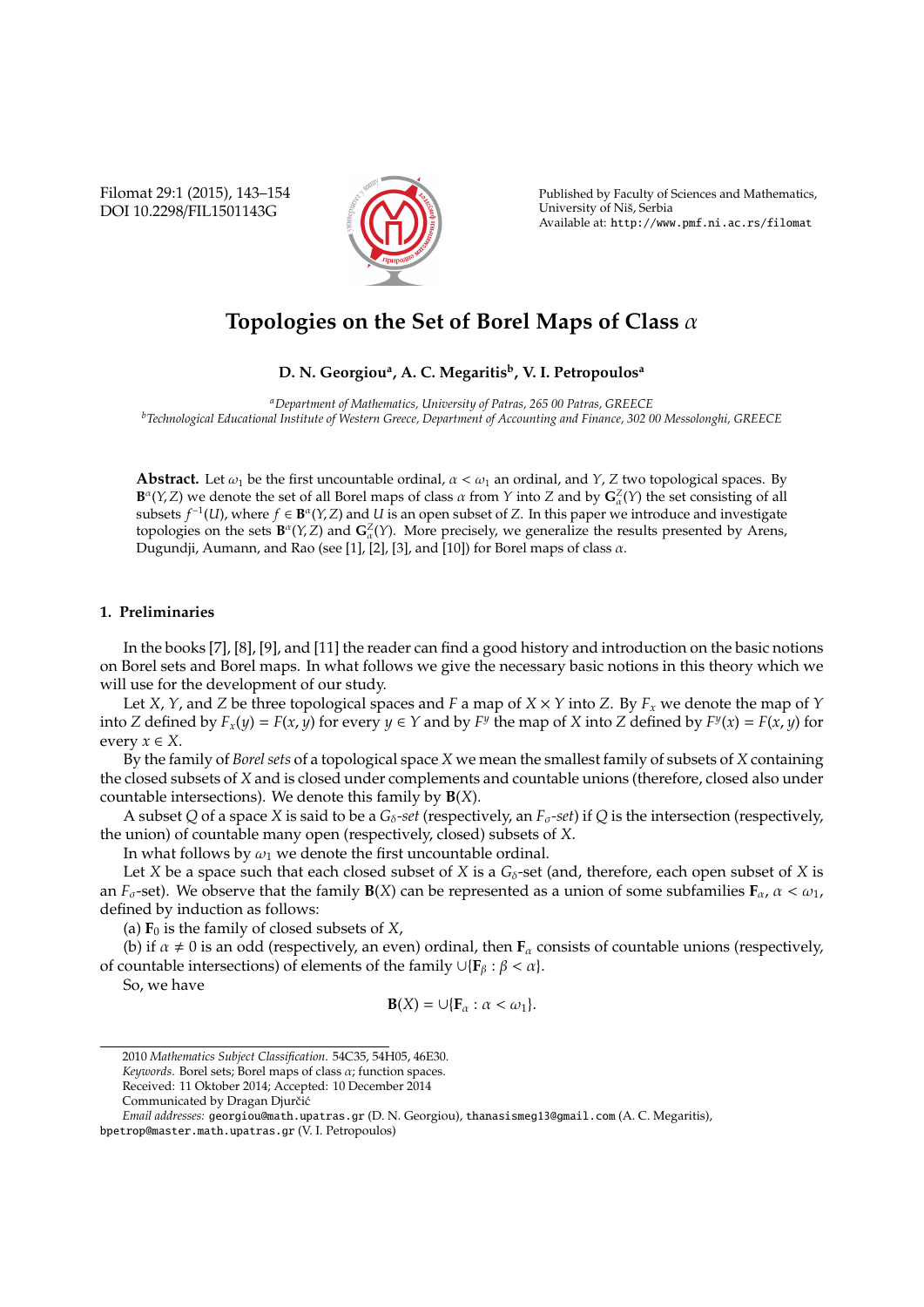Also,

$$
\mathbf{B}(X) = \cup \{ \mathbf{G}_{\alpha} : \alpha < \omega_1 \},
$$

where:

(a)  $\mathbf{G}_0$  is the family of all open subsets of *X*, and

(b) if  $\alpha \neq 0$  is an odd (respectively, an even) ordinal, then  $G_\alpha$  consists of countable intersections (respectively, of countable unions) of elements of the family  $\cup \{G_\beta : \beta < \alpha\}$ .

The *multiplicative class*  $\alpha$  (denoted by  $\Pi^0_\alpha(X)$ ) and the *additive class*  $\alpha$  (denoted by  $\Sigma^0_\alpha(X)$ ), where  $\alpha < \omega_1$ , are subfamilies of **B**(*X*) defined as follows:

(a) If  $\alpha$  is an odd ordinal, then the multiplicative class  $\alpha$  coincides with  $G_\alpha$  and the additive class  $\alpha$  with  $\mathbf{F}_{\alpha}$ .

(b) If  $\alpha$  is an even ordinal, then the multiplicative class  $\alpha$  coincides with  $\mathbf{F}_\alpha$  and the additive class  $\alpha$  with the  $\mathbf{G}_{\alpha}$ .

A topological space *X* is called a  $G_{\delta}$ -space if  $G_0 \subseteq F_1$ . Note that every metric space is a  $G_{\delta}$ -space.

Let *Y* and *Z* be two  $G_\delta$ -spaces,  $\alpha < \omega_1$  an ordinal, and  $f : Y \to Z$  a map. The map *f* is called a *Borel map of class* α (or simply a *map of class* α) if for every open subset *U* of *Z*, *f* −1 (*U*) is of additive class α in *Y* (equivalently, for every closed subset *F* of *Z*,  $f^{-1}(F)$  is of multiplicative class  $\alpha$  in *Y*). By  $B^{\alpha}(Y, Z)$  we denote the family of all Borel maps of class α from *Y* to *Z*.

The following properties of Borel maps of class  $\alpha$  are known (see, for example, [4] and [9]):

(1) A map *f* is of class 0 if and only if *f* is continuous.

(2) The maps of class  $\alpha$  are also of class  $\beta$ , for all  $\beta > \alpha$ .

(3) If *f* is of class  $\alpha$ , q of class  $\beta$ , and  $q \circ f$  is defined, then the map  $q \circ f$  is of class  $\alpha + \beta$ .

In what follows we suppose that all topological spaces are  $G_{\delta}$ -spaces.

Let *Y* and *Z* be two fixed topological spaces and O(*Z*) the family of all open sets of *Z*. In section 2 we introduce and examine the notions of coordinately Borel splitting and admissible topologies of class  $\alpha$  on the set **B** α (*Y*,*Z*). We present the corresponding notions through examples. In section 3 we define and study some relations between the topological structures on the set  $\mathbf{B}^{\alpha}(Y,Z)$  and on the set  $\mathbf{G}_{\alpha}^{Z}(Y)$  consisting of all subsets  $f^{-1}(U)$ , where  $f \in \mathbf{B}^{\alpha}(Y, Z)$  and  $U \in O(Z)$ . Furthermore, we define and present the notions of family-Borel topologies and mutually dual topologies of class  $\alpha$ .

# 2. Topologies on the set  $B^{\alpha}(Y, Z)$

Let *Y* and *Z* be two fixed topological spaces and  $\alpha < \omega_1$  a fixed ordinal. If *t* is a topology on the set  $\mathbf{B}^{\alpha}(Y, Z)$ , then the corresponding topological space is denoted by  $\mathbf{B}^{\alpha}_{t}(Y, Z)$ .

**Definition 2.1.** Let *X* be an arbitrary topological space. A map  $F : X \times Y \rightarrow Z$  is called *coordinately Borel of class*  $\alpha$  if for every  $x \in X$  and  $y \in Y$  the maps  $\overline{F}_x : Y \to Z$  and  $F^{\hat{y}} : X \to Z$  are Borel maps of class  $\alpha$ .

We observe that if the map  $F: X \times Y \to Z$  is a coordinately Borel map of class  $\alpha$ , then this map is also coordinately Borel. For the notion of a coordinately Borel map see [6]. Also, if the map  $F : X \times Y \to Z$  is a Borel map of class  $\alpha$ , then this map is also coordinately Borel map of class  $\alpha$  (see [9]).

**Notations.** (1) Let  $F : X \times Y \to Z$  be a coordinately Borel map of class  $\alpha$ . Then, by  $\widehat{F}$  we denote the map of *X* into the set  $\mathbf{B}^{\alpha}(Y, Z)$  defined by  $\widehat{F}(x) = F_x$  for every  $x \in X$ .

(2) Let *G* be a map of *X* into  $\mathbf{B}^{\alpha}(Y, Z)$ . Then, by  $\widetilde{G}$  we denote the map of  $X \times Y$  into *Z* defined by  $G(x, y) = G(x)(y)$  for every  $(x, y) \in X \times Y$ .

**Definition 2.2.** Let  $\mathcal{A}$  be an arbitrary fixed class of  $G_{\delta}$ -spaces.

(1) A topology *t* on  $\mathbf{B}^{\alpha}(Y, Z)$  is called *coordinately Borel* A-splitting of class  $\alpha$  if for every space  $X \in \mathcal{A}$  the following implication holds: if the map  $F : X \times Y \to Z$  is coordinately Borel of class  $\alpha$ , then the map  $\widehat{F}: X \to \mathbf{B}_{t}^{\alpha}(Y, Z)$  is Borel of class  $\alpha$ .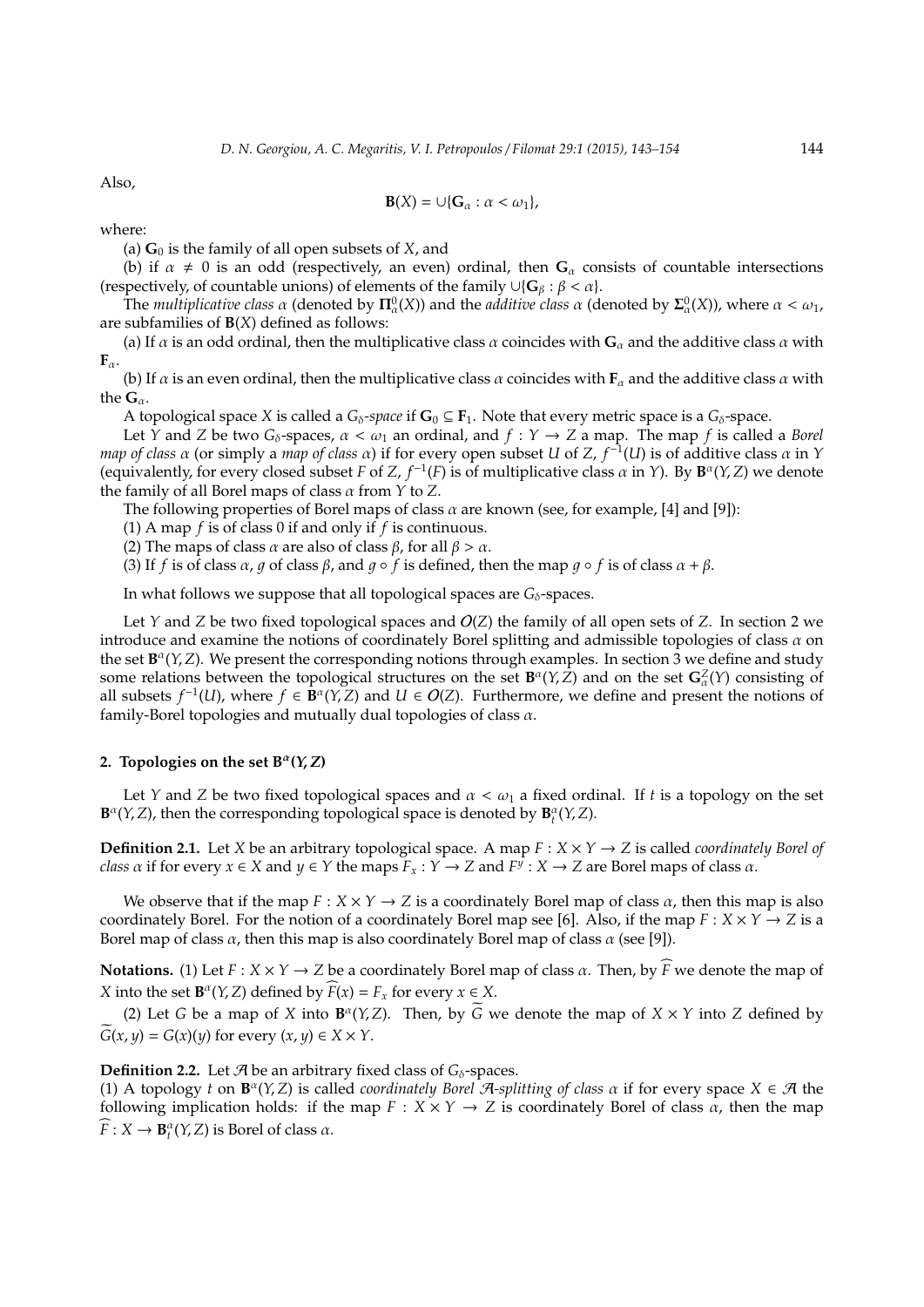(2) A topology *t* on  $\mathbf{B}^{\alpha}(Y, Z)$  is called *coordinately Borel A-admissible of class*  $\alpha$  if for every space  $X \in \mathcal{A}$  the following implication holds: if the map  $G : X \to \mathbf{B}^{\alpha}(Y, Z)$  is Borel of class  $\alpha$ , then the map  $\widetilde{G} : X \times Y \to Z$  is coordinately Borel of class  $\alpha$ .

**Remark.** If  $\mathcal{A}$  is the class of all  $G_{\delta}$ -spaces, then we use the notions of coordinately Borel splitting of class α and coordinately Borel admissible of class α topologies, instead of the notions of coordinately Borel A-splitting of class  $\alpha$  and coordinately Borel A-admissible of class  $\alpha$  topologies, respectively.

**Definition 2.3.** By *e* we denote the map of  $\mathbf{B}^{\alpha}(Y, Z) \times Y$  into *Z*, defined by  $e(f, y) = f(y)$  for every  $(f, y) \in$ **B**<sup> $α$ </sup>(*Y*, *Z*) × *Y*. The map *e* is called *evaluation map of class*  $α$ .

**Proposition 2.4.** Let  $\mathcal{A}$  be a class of  $G_\delta$ -spaces and t a topology on  $\mathbf{B}^\alpha(Y, Z)$  such that  $\mathbf{B}^\alpha_t(Y, Z) \in \mathcal{A}$ . If the topology t *on* **B** α (*Y*,*Z*) *is coordinately Borel* A*-admissible of class* α*, then the evaluation map e* : **B** α *t* (*Y*, *Z*)×*Y* → *Z is coordinately Borel map of class* α*.*

*Proof.* We consider as *X* the space  $\mathbf{B}_{t}^{\alpha}(Y, Z)$  and as *G* the identity map

$$
id: \mathbf{B}_t^{\alpha}(Y, Z) \to \mathbf{B}_t^{\alpha}(Y, Z).
$$

Since the map *G* is a Borel map of class  $\alpha$  and the topology *t* on  $\mathbf{B}^{\alpha}(Y, Z)$  is coordinately Borel A-admissible of class  $\alpha$ , we have that the map

$$
\widetilde{G}: \mathbf{B}_{t}^{\alpha}(Y, Z) \times Y \to Z
$$

is coordinately Borel map of class  $\alpha$ . We observe that  $\tilde{G} = e$ . Thus, the map *e* is coordinately Borel map of class  $\alpha$ .  $\square$ 

**Corollary 2.5.** Let t be a coordinately Borel admissible of class  $\alpha$  topology on  $\mathbf{B}^{\alpha}(Y, Z)$  such that the space  $\mathbf{B}^{\alpha}_t(Y, Z)$ *is a*  $G_{\delta}$ -space. Then, the evaluation map  $e : \mathbf{B}_{t}^{\alpha}(Y, Z) \times Y \to Z$  is coordinately Borel map of class  $\alpha$ .

**Proposition 2.6.** Let  $\mathcal{A}$  be a class of  $G_\delta$ -spaces and t a topology on  $\mathbf{B}^\alpha(Y, Z)$ . If the map  $e^y : \mathbf{B}^\alpha_t(Y, Z) \to Z$  is *continuous, for every*  $y \in Y$  *(and, hence, the evaluation map*  $e : \mathbf{B}_{t}^{\alpha}(Y, Z) \times Y \to Z$  *is coordinately Borel map of class* α*), then the topology t on* **B** α (*Y*,*Z*) *is coordinately Borel* A*-admissible of class* α*.*

*Proof.* Let  $X \in \mathcal{A}$  and  $G : X \to \mathbf{B}_{t}^{\alpha}(Y, Z)$  be a Borel map of class  $\alpha$ . It suffices to prove that the map  $\widetilde{G}: X \times Y \to Z$  is coordinately Borel of class  $\alpha$ . Let  $x \in X$ . Then, for every  $y \in Y$  we have

$$
G(x, y) = G(x)(y).
$$

Thus,  $\widetilde{G}_x(y) = G(x)(y)$  for every  $y \in Y$ . Therefore,  $\widetilde{G}_x = G(x)$  which is a Borel map of class  $\alpha$  by the assumption.

Now, we prove that the map  $\widetilde{G}^y$ ,  $y \in Y$  is a Borel map of class  $\alpha$ . Let  $y \in Y$ . Then, for every  $x \in X$  we have

$$
\widetilde{G}^y(x) = \widetilde{G}(x,y) = G(x)(y) = e(G(x),y) = e^y(G(x)) = (e^y \circ G)(x).
$$

Since the map  $e^y$  is continuous and the map *G* is a Borel map of class  $\alpha$  we have that the map  $e^y \circ G$  is a Borel map of class  $\alpha$ . Thus, the map  $G^y$  is a Borel map of class  $\alpha$  and, therefore, the map *G* is coordinately Borel map of class  $\alpha$ .  $\square$ 

**Corollary 2.7.** If the map  $e^y$ :  $\mathbf{B}_t^{\alpha}(Y, Z) \to Z$  is continuous, for every  $y \in Y$ , then the topology t on  $\mathbf{B}^{\alpha}(Y, Z)$  is *coordinately Borel admissible of class* α*.*

## **Proposition 2.8.** Let  $\mathcal{A}$  be a class of  $G_{\delta}$ -spaces. Then, the following statements are true:

*(1) If t is a topology smaller than a coordinately Borel* A*-splitting topology u of class* α *on* **B** α (*Y*,*Z*)*, then t is also coordinately Borel* A*-splitting topology of class* α*.*

*(2) If t is a topology larger than a coordinately Borel* A*-admissible topology u of class* α *on* **B** α (*Y*,*Z*) *and the map*  $e^y$  :  $\mathbf{B}_u^{\alpha}(Y, Z) \to Z$  is continuous for every  $y \in Y$ , then t is also coordinately Borel A-admissible topology of class  $\alpha$ .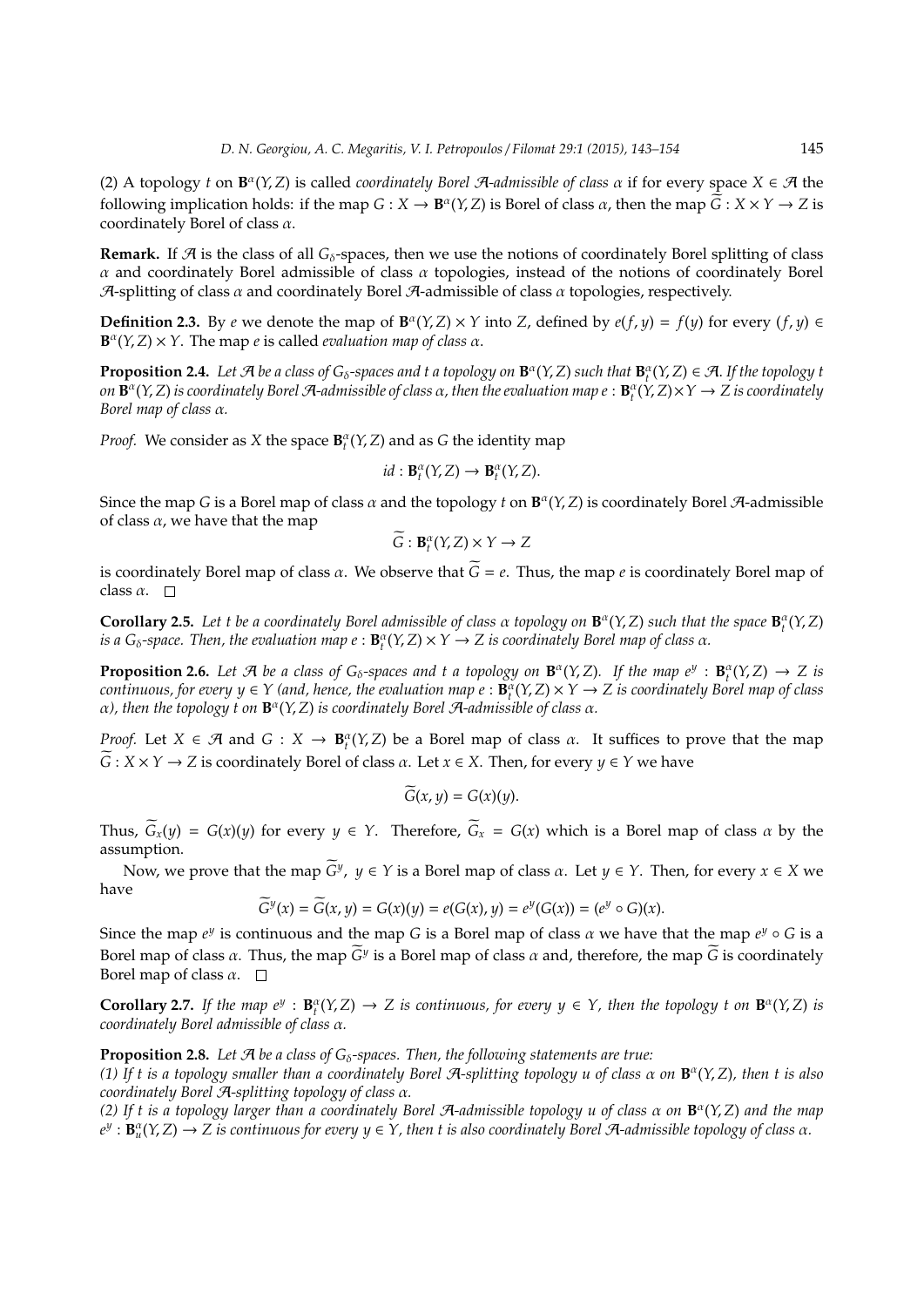*Proof.* (1) Let  $X \in \mathcal{A}$  and  $F : X \times Y \to Z$  be a coordinately Borel map of class  $\alpha$ . Since the topology  $u$  is coordinately Borel A-splitting topology of class  $\alpha$ , the map  $\widehat{F}: X \to \mathbf{B}_{\mu}^{\alpha}(Y, Z)$  is a Borel map of class  $\alpha$ . Since *t* ⊆ *u* the identity map

$$
id: \mathbf{B}_{u}^{\alpha}(Y,Z) \to \mathbf{B}_{t}^{\alpha}(Y,Z)
$$

is continuous. Thus, the map  $\widehat{F} = id \circ \widehat{F} : X \to \mathbf{B}^{\alpha}_{t}(Y, Z)$  is a Borel map of class  $\alpha$  and, therefore, *t* is coordinately Borel  $\mathcal{A}$ -splitting topology of class  $\alpha$ .

(2) Let  $y \in Y$ . Since the map  $e^y : \mathbf{B}_{u}^{\alpha}(Y, Z) \to Z$  is continuous and  $u \subseteq t$ , the map  $e^y : \mathbf{B}_{t}^{\alpha}(Y, Z) \to Z$  is also continuous. Therefore, by Proposition 2.6, the topology *t* is coordinately Borel A-admissible of class α.

#### **Corollary 2.9.** *The following statements are true:*

*(1) If t is a topology smaller than a coordinately Borel splitting topology u of class* α *on* **B** α (*Y*,*Z*)*, then t is also coordinately Borel splitting topology of class* α*.*

*(2) If t is a topology larger than a coordinately Borel admissible topology u of class* α *on* **B** α (*Y*, *Z*) *and the map*  $e^y$  :  $\mathbf{B}^\alpha_u(Y, Z) \to Z$  is continuous for every  $y \in Y$ , then t is also coordinately Borel admissible topology of class  $\alpha$ .

**Remark.** Let  $\mathcal{A}$  be the class of all  $G_{\delta}$ -spaces. It is clear that in general in the set  $B^{\alpha}(Y, Z)$  there not exists the greatest coordinately Borel A-splitting topology. This fact gives a different result from the classical theory of function topological spaces (see [1] and [5]).

**Proposition 2.10.** *Let A be a class of G*<sub>δ</sub>-spaces. The following statements are true:

*(1) The anti-discrete topology ttr on* **B** α (*Y*,*Z*) *is the smallest coordinately Borel* A*-splitting topology of class* α*. (2) The discrete topology t<sup>d</sup> on* **B** α (*Y*,*Z*) *is the greatest coordinately Borel* A*-admissible topology of class* α*.*

*Proof.* (1) Let  $X \in \mathcal{A}$  be a  $G_{\delta}$ -space and  $F : X \times Y \to Z$  be a coordinately Borel map of class  $\alpha$ . It is suffices to prove that  $\widehat{F}$  :  $X \to \mathbf{B}_{t_{tr}}^{\alpha}(Y, Z)$  is a Borel map of class  $\alpha$ .

We observe that

$$
\widehat{F}^{-1}(\mathbf{B}^{\alpha}(Y,Z))=X\in\mathbf{G}_0\subseteq\mathbf{G}_{\alpha}.
$$

Thus, the map  $\widehat{F}: X \to \mathbf{B}_{t_{tr}}^{\alpha}(Y, Z)$  is a Borel map of class  $\alpha$ .

(2) We observe that the map  $e^y : \mathbf{B}_t^{\alpha}(Y, Z) \to Z$  is continuous. Therefore, by Proposition 2.6, the discrete topology on  $\mathbf{B}^{\alpha}(Y, Z)$  is coordinately Borel A-admissible of class  $\alpha$ .

**Definition 2.11.** Let  $y \in Y$ . The topology on  $\mathbf{B}^{\alpha}(Y, Z)$  consisting of all sets

$$
(\{y\}, U) = \{f \in \mathbf{B}^{\alpha}(Y, Z) : f(y) \in U\},\
$$

where *U* is an open subset of *Z*, is called the *y-topology of class*  $\alpha$  and denoted by  $t_{y}^{\alpha}$ .

**Proposition 2.12.** Let  $\mathcal A$  be a class of  $G_\delta$ -spaces. The topology  $t_y^\alpha$  on  $\mathbf B^\alpha(Y,Z)$  is coordinately Borel  $\mathcal A$ -splitting *topology of class* α*.*

*Proof.* Let  $X \in \mathcal{A}$  be a  $G_{\delta}$ -space and  $F : X \times Y \to Z$  be a coordinately Borel map of class  $\alpha$ . It suffices to prove that the map  $\widehat{F}: X \to \mathbf{B}^\alpha_{t_y^\alpha}(Y, Z)$  is a Borel map of class  $\alpha$ . Let  $(\{y\}, U) \in t_y$ . We have

$$
\widehat{F}^{-1}((\{y\}, U)) = \{x \in X: \widehat{F}(x)(y) = F^y(x) \in U\} = (F^y)^{-1}(U).
$$

Since  $F^y$  is a Borel map of class  $\alpha$  and  $U$  is an open subset of  $Z$ , we have that the set  $(F^y)^{-1}(U) \in \Sigma^0_\alpha(X)$ . Thus, the map  $\widehat{F}$  is a Borel map of class  $\alpha$ .  $\Box$ 

**Definition 2.13.** The  $t_p^{\alpha}$  topology on  $\mathbf{B}^{\alpha}(Y, Z)$  is that having as subbasis all sets

$$
(\{y\}, U) = \{f \in \mathbf{B}^{\alpha}(Y, Z) : f(y) \in U\},\
$$

where  $y \in Y$  and *U* an open subset of *Z*. The topology  $t_p^{\alpha}$  is called *point-open topology of class*  $\alpha$ .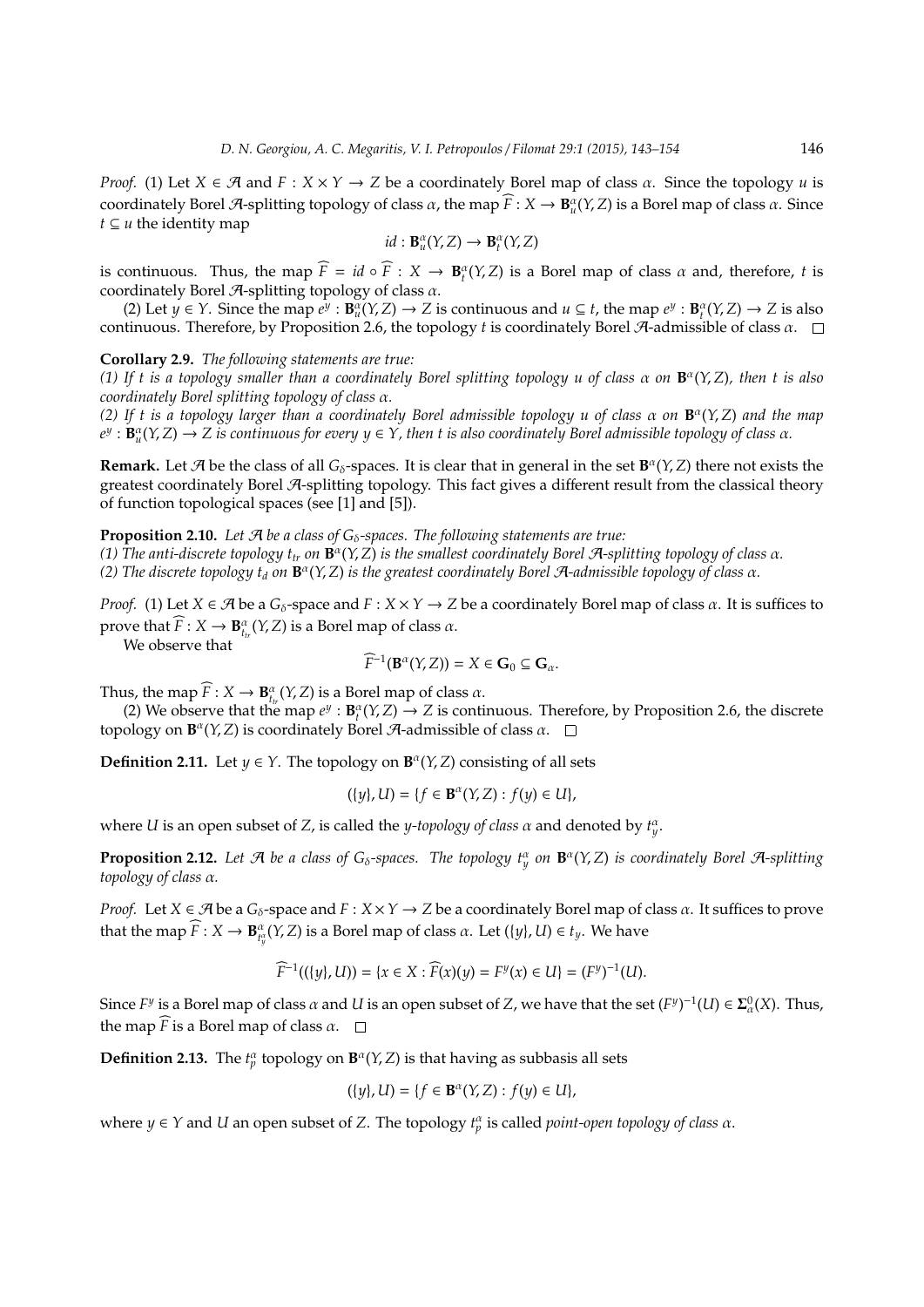**Proposition 2.14.** Let *A* be a class of G<sub>δ</sub>-spaces. The following statements are true: (1) The topology  $t_p^{\alpha}$  on  $\mathbf{B}^{\alpha}(Y, Z)$  is a coordinately Borel A-admissible topology of class  $\alpha$ *.* (2) If the subbasis mentioned in Definition 2.13 is countable, then the topology  $t_p^{\alpha}$  on  $\mathbf{B}^{\alpha}(Y,Z)$  is coordinately Borel A*-splitting topology of class* α*.*

*Proof.* (1) By Proposition 2.6 it suffices to prove that the map  $e^y : \mathbf{B}_t^{\alpha}(Y, Z) \to Z$  is continuous. Indeed, let *U* be an open subset of *Z*. We have

$$
(e^y)^{-1}(U) = \{ f \in \mathbf{B}^{\alpha}(Y, Z) : e^y(f) = e(f, y) = f(y) \in U \} = (\{y\}, U).
$$

Therefore, *e y* is continuous.

(2) Let  $X \in \mathcal{A}$  be a  $G_\delta$ -space and  $F : X \times Y \to Z$  be a coordinately Borel map of class  $\alpha$ . We prove that the  $\max_{\mathcal{F}} \widehat{F}: X \to \mathbf{B}_{t^{\alpha}_{\mu}}^{\alpha}(Y, Z)$  is a Borel map of class  $\alpha$ . Let

$$
\bigcup_{i\in I} (\bigcap_{j\in J_i} (\{y_j\}, W_j)) \in t_p,
$$

where  $|I| \leq \aleph_0$ ,  $|J_i| < \aleph_0$ ,  $y_j \in Y$ , and  $W_j$  is an open subset of *Z*, for every  $j \in J_i$ . Then,

$$
\widehat{F}^{-1}(\bigcup_{i \in I} (\bigcap_{j \in J_i} (\{y_j\}, W_j))) = \bigcup_{i \in I} (\bigcap_{j \in J_i} \widehat{F}^{-1}(\{y_j\}, W_j))
$$
\n
$$
= \bigcup_{i \in I} (\bigcap_{j \in J_i} \{x \in X : \widehat{F}(x)(y_j) = F(x, y_j) = F^{y_j}(x) \in W_j\})
$$
\n
$$
= \bigcup_{i \in I} (\bigcap_{j \in J_i} (F^{y_j})^{-1}(W_j)).
$$

Since  $F^{y_i}$  is a Borel map of class  $\alpha$  and  $|I| \leq \aleph_0$ , we have that

$$
\bigcup_{i\in I} (\bigcap_{j\in J_i} (F^{y_j})^{-1}(W_j))\in \Sigma_{\alpha}^0(X).
$$

This means that the map  $\widehat{F}$  is a Borel map of class  $\alpha$ .  $\Box$ 

**Definition 2.15.** The  $t_{pB}^{\alpha}$  topology on  $\mathbf{B}^{\alpha}(Y, Z)$  is that having as subbasis all sets

$$
(\{y\}, B) = \{f \in \mathbf{B}^{\alpha}(Y, Z) : f(y) \in B\},\
$$

where  $y \in Y$  and  $B \in \Sigma^0_\alpha(Z)$ . The topology  $t^\alpha_{p\mathbf{B}}$  is called *point-Borel topology of class*  $\alpha$ .

We observe that  $t_p^{\alpha} \subseteq t_{p\mathbf{B}}^{\alpha}$ .

**Proposition 2.16.** Let  $\mathcal A$  be a class of  $G_\delta$ -spaces. If the map  $e^y$  :  $\mathbf B^{\alpha}_{t^{\alpha}_p}(Y,Z)\to Z$  is continuous, for every  $y\in Y$ , then the topology  $t_{p\mathbf{B}}^{\alpha}$  on  $\mathbf{B}^{\alpha}(Y,Z)$  is coordinately Borel A-admissible topology of class  $\alpha.$ 

*Proof.* The proof of this follows by the fact that  $t_p \subseteq t_{pB}$  and by Proposition 2.8(2). □

**Definition 2.17.** The  $t^{\alpha}_{pG_{\delta}}$  topology on  $\mathbf{B}^{\alpha}(Y, Z)$  is that having as subbasis all sets

$$
(\{y\}, A) = \{f \in \mathbf{B}^{\alpha}(Y, Z) : f(y) \in A\},\
$$

where  $y \in Y$  and *A* is a  $G_\delta$ -set of *Z*. The topology  $t_{pG_\delta}^{\alpha}$  is called *point-G*<sub> $\delta$ </sub> *topology of class*  $\alpha$ .

We observe that  $t_p^{\alpha} \subseteq t_{pG_{\delta}}^{\alpha} \subseteq t_{pB}^{\alpha}$ .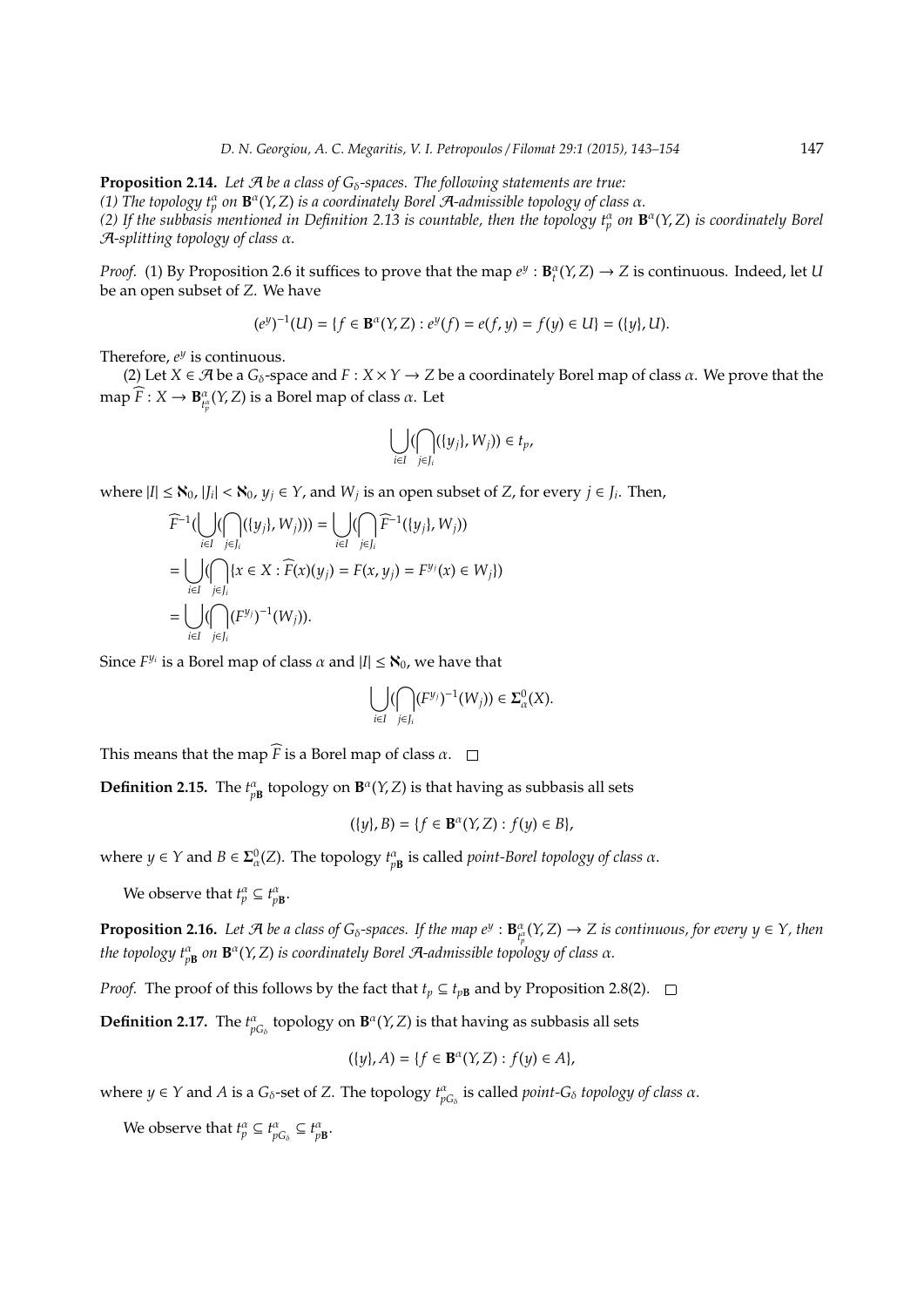**Proposition 2.18.** Let *A* be a class of G<sub>δ</sub>-spaces. The following statements are true: (1) If the map  $e^y$  :  $\mathbf{B}_{t_p^{\alpha}}^{\alpha}(Y, Z) \to Z$  is continuous for every  $y \in Y$ , then the topology  $t_{pG_0}^{\alpha}$  on  $\mathbf{B}^{\alpha}(Y, Z)$  is coordinately *Borel* A*-admissible topology of class* α*.*

(2) If the subbasis mentioned in Definition 2.17 is countable, then the topology  $t^\alpha_{pG_\delta}$  on  $\mathbf{B}^\alpha(Y,Z)$  is coordinately Borel A*-splitting topology of class* α*.*

*Proof.* (1) It follows by the fact that  $t_p \subseteq t_{pG_\delta}^{\alpha}$  and by Proposition 2.8(2).

(2) The proof is similar to the proof of Proposition 2.14(2).  $\Box$ 

#### **3. Dual topologies of class** α

Let *Y* and *Z* be two fixed  $G_{\delta}$ -spaces and  $O(Z)$  the family of all open sets of *Z*. We consider the set:

$$
\mathbf{G}_{\alpha}^{Z}(Y) = \{f^{-1}(U) : f \in \mathbf{B}^{\alpha}(Y, Z), \ U \in O(Z)\}.
$$

We define and study some relations between the topologies on the set **B** α (*Y*,*Z*) and the topologies on the set  $G^Z_\alpha(Y)$  concerning the notions of coordinately Borel A-splitting of class  $\alpha$  and coordinately Borel  $A$ -admissible of class  $\alpha$  topologies.

**Notations.** Let  $\mathbb{H}^{\alpha} \subseteq \mathbf{G}_{\alpha}^{Z}(Y), \mathcal{H}^{\alpha} \subseteq \mathbf{B}^{\alpha}(Y, Z)$ , and  $U \in O(Z)$ . We set

$$
(\mathbb{H}^{\alpha}, U) = \{ f \in \mathbf{B}^{\alpha}(Y, Z) : f^{-1}(U) \in \mathbb{H}^{\alpha} \}
$$

and

$$
(\mathcal{H}^{\alpha}, U) = \{f^{-1}(U) : f \in \mathcal{H}^{\alpha}\}.
$$

**Definition 3.1.** Let  $\tau$  be a topology on  $\mathbf{G}_{\alpha}^Z(Y)$ . The  $t(\tau)$  topology on  $\mathbf{B}^{\alpha}(Y, Z)$  is that having as subbasis all the sets ( $\mathbb{H}^{\alpha}$ , *U*), where  $\mathbb{H}^{\alpha} \in \tau$  and  $U \in O(Z)$ . The  $t(\tau)$  topology is called *dual of class*  $\alpha$  *to*  $\tau$ .

**Definition 3.2.** Let *t* be a topology on  $\mathbf{B}^{\alpha}(Y, Z)$ . The  $\tau(t)$  topology on  $\mathbf{G}^Z_{\alpha}(Y)$ , is that having as subbasis all the sets ( $\mathcal{H}^{\alpha}$ , *U*), where  $\mathcal{H}^{\alpha} \in t$  and  $U \in O(Z)$ . The  $\tau(t)$  topology is called *dual of class*  $\alpha$  *to t*.

**Proposition 3.3.** *The following statements are true: (1)* Let  $\tau_1$  *and*  $\tau_2$  *be two topologies on the set*  $\mathbf{G}^Z_\alpha(Y)$  *such that*  $\tau_1 \subseteq \tau_2$ *. Then,*  $t(\tau_1) \subseteq t(\tau_2)$ *.* (2) Let *t*<sub>1</sub> and *t*<sub>2</sub> *be two topologies on the set* **B**<sup>α</sup>(*Y*, *Z*) *such that t*<sub>1</sub> ⊆ *t*<sub>2</sub>*. Then, τ*(*t*<sub>1</sub>) ⊆ *τ*(*t*<sub>2</sub>)*.* 

*Proof.* Follows easily from Definitions 3.1 and 3.2. □

**Notations.** (1) Let  $\tau$  and  $t$  be two topologies on  $\mathbf{G}_{\alpha}^{Z}(Y)$  and  $\mathbf{B}^{\alpha}(Y, Z)$ , respectively.

$$
\{(\mathbb H^\alpha, U): \mathbb H^\alpha\in \tau,\; U\in O(Z)\}.
$$

(ii) By  $r(t)$  we denote the family

(i) By  $s(\tau)$  we denote the family

$$
\{(\mathcal{H}^{\alpha}, U) : \mathcal{H}^{\alpha} \in t, U \in O(Z)\}.
$$

(2) Suppose that  $F: X \times Y \to Z$  is a coordinately Borel map of class  $\alpha$ . By  $\overline{F}$  we denote the map of  $X \times O(Z)$ into the set  $\mathbf{G}_{\alpha}^{Z}(Y)$ , for which  $\overline{F}(x, U) = F_{x}^{-1}(U)$  for every  $x \in X$  and  $U \in O(Z)$ .

(3) Let *G* be a map of *X* into  $\mathbf{B}^{\alpha}(Y, Z)$ . By  $\overline{G}$  we denote the map of  $X \times O(Z)$  into  $\mathbf{G}^Z_{\alpha}(Y)$ , for which  $\overline{G}(x, U) = (G(x))^{-1}(U)$  for every  $x \in X$  and  $U \in O(Z)$ .

**Definition 3.4.** Let  $\tau$  be a topology on  $G^Z_\alpha(Y)$ . We say that a map *M* of  $X \times O(Z)$  into  $G^Z_\alpha(Y)$  is a *Borel map of class*  $\alpha$ , with respect to the first variable if for every fixed element  $\tilde{U} \in O(Z)$ , the map  $M^U : X \to (G^Z_{\alpha}(Y), \tau)$  is a Borel map of class  $\alpha$ , where  $M^U(x) = M(x, U)$  for every  $x \in X$ .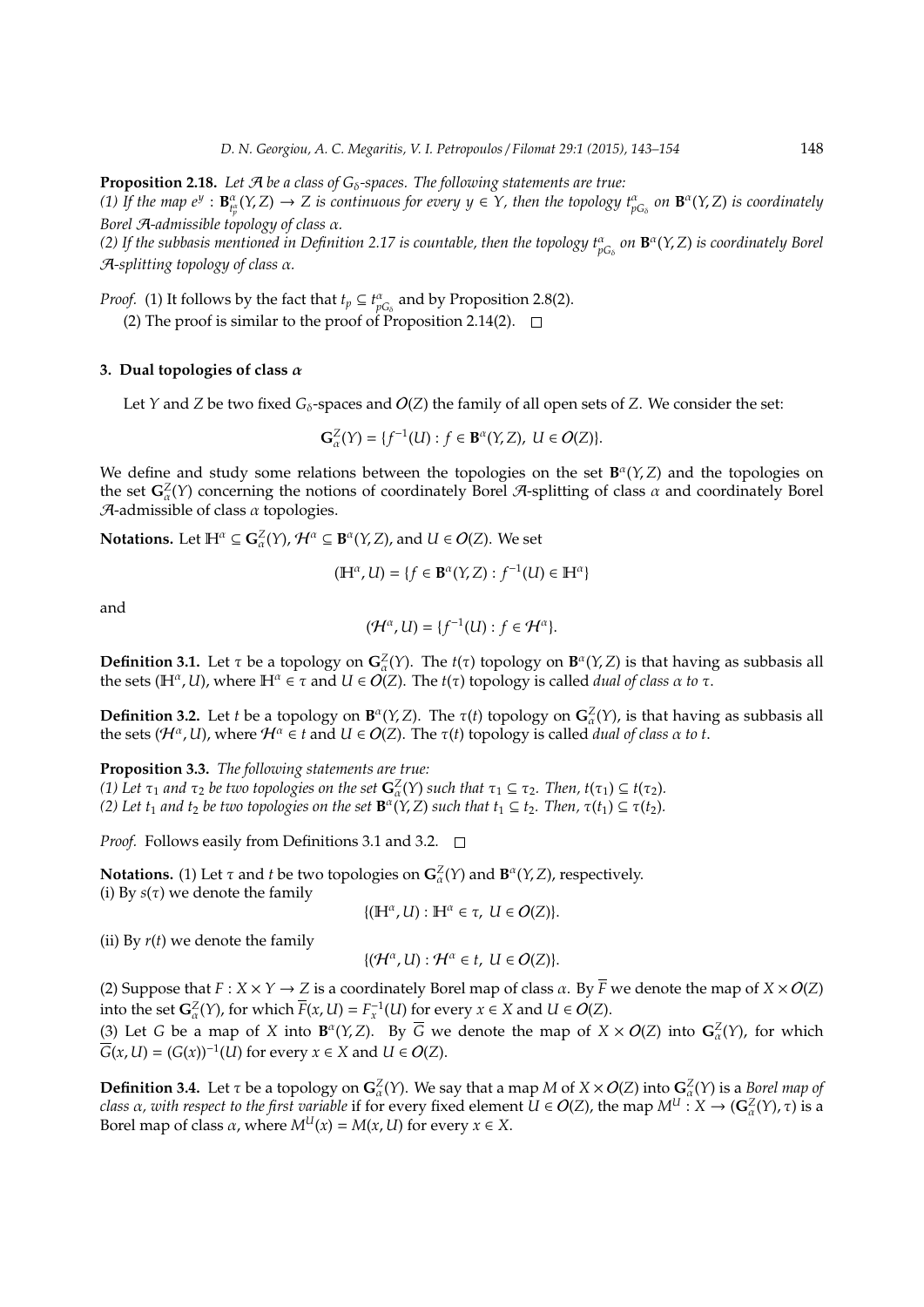**Definition 3.5.** Let  $\mathcal{A}$  be a class of  $G_\delta$ -spaces.

(1) A topology τ on **G**<sup>*Z*</sup>(*Y*) is called *coordinately Borel A*-splitting topology of class α if for every space *X* ∈ *A* the following implication holds: if the map  $F: X \times Y \to Z$  is coordinately Borel of class  $\alpha$ , then the map

$$
\overline{F}: X \times O(Z) \to (\mathbf{G}_{\alpha}^{Z}(Y), \tau)
$$

is Borel of class  $\alpha$ , with respect to the first variable.

(2) A topology  $\tau$  on  $G^Z_\alpha(Y)$  is called *coordinately Borel A*-admissible topology of class  $\alpha$  if for every space  $X \in \mathcal{A}$ and for every map

$$
G:X\to \mathbf{B}^{\alpha}(Y,Z)
$$

the following implication holds: if the map

$$
\overline{G}: X \times O(Z) \to (\mathbf{G}_{\alpha}^{Z}(Y), \tau)
$$

is Borel of class  $\alpha$ , with respect to the first variable, then the map

$$
\widetilde{G}: X \times Y \to Z
$$

is coordinately Borel of class  $\alpha$ .

**Remark.** If  $\mathcal{A}$  is the class of all  $G_{\delta}$ -spaces, then we use the notions of coordinately Borel splitting of class α and coordinately Borel admissible of class α, instead of the notions of coordinately Borel A-splitting of class  $\alpha$  and coordinately Borel A-admissible of class  $\alpha$ , respectively.

**Proposition 3.6.** Let  $\mathcal{A}$  be a class of  $G_{\delta}$ -spaces. The following statements are true: (1) Let τ be a topology on  $G^Z_\alpha(Y)$ . If the topology t(τ) on  $\bf B}^\alpha(Y,Z)$  is coordinately Borel A-splitting of class  $\alpha$ , then the *topology* τ *is coordinately Borel* A*-splitting of class* α*.*

(2) Let τ *be a topology on*  $G^Z_α(Y)$ . If  $|s(τ)| ≤ \aleph_0$  and the topology τ *is coordinately Borel* A-splitting of class  $α$ , then *the topology t*(τ) *on* **B** α (*Y*,*Z*) *is coordinately Borel* A*-splitting of class* α*.*

*Proof.* (1) Suppose that the topology  $t(\tau)$  on  $\mathbf{B}^{\alpha}(Y, Z)$  is a coordinately Borel A-splitting topology of class  $\alpha$ ,  $X \in \mathcal{A}$ , and  $\overline{F}$  :  $X \times Y \to Z$  is a coordinately Borel map of class  $\alpha$ . It suffices to prove that the map

$$
\overline{F}: X \times O(Z) \to (\mathbf{G}_{\alpha}^{Z}(Y), \tau)
$$

is a Borel map of class  $\alpha$ , with respect to the first variable. Let  $U \in O(Z)$  and  $\mathbb{H}^{\alpha} \in \tau$ . We need to prove that  $\overline{F}_U^{-1}(\mathbb{H}^{\alpha}) \in \Sigma_{\alpha}^0(X)$ . We have

$$
\begin{array}{rcl}\n\overline{F}_U^{-1}(\mathbb{H}^{\alpha}) & = & \{x \in X : \overline{F}_U(x) = F_x^{-1}(U) = \widehat{F}(x)^{-1}(U) \in \mathbb{H}^{\alpha}\} \\
& = & \widehat{F}^{-1}((\mathbb{H}^{\alpha}, U)).\n\end{array}
$$

Since  $F: X \times Y \rightarrow Z$  is a coordinately Borel map of class  $\alpha$ , the map

$$
\widehat{F}: X \to \mathbf{B}_{t(\tau)}^{\alpha}(Y, Z)
$$

is a Borel map of class  $\alpha$ . Thus,  $\overline{F}_U^{-1}(\mathbb{H}^{\alpha}) \in \Sigma^0_\alpha(X)$ .

(2) Suppose that the topology  $\tau$  on  $G^Z_\alpha(Y)$  is a coordinately Borel A-splitting topology of class  $\alpha$ ,  $X \in \mathcal{A}$ , and  $F: X \times Y \to Z$  is a coordinately Borel map of class  $\alpha$ . It suffices to prove that the map  $\widehat{F}: X \to \mathbf{B}_{t(\tau)}^{\alpha}(Y, Z)$ is a Borel map of class  $\alpha$ . Let

$$
\bigcup_{i\in I} (\bigcap_{j\in J_i} (\mathbb{H}_j^\alpha, U_j)) \in t(\tau),
$$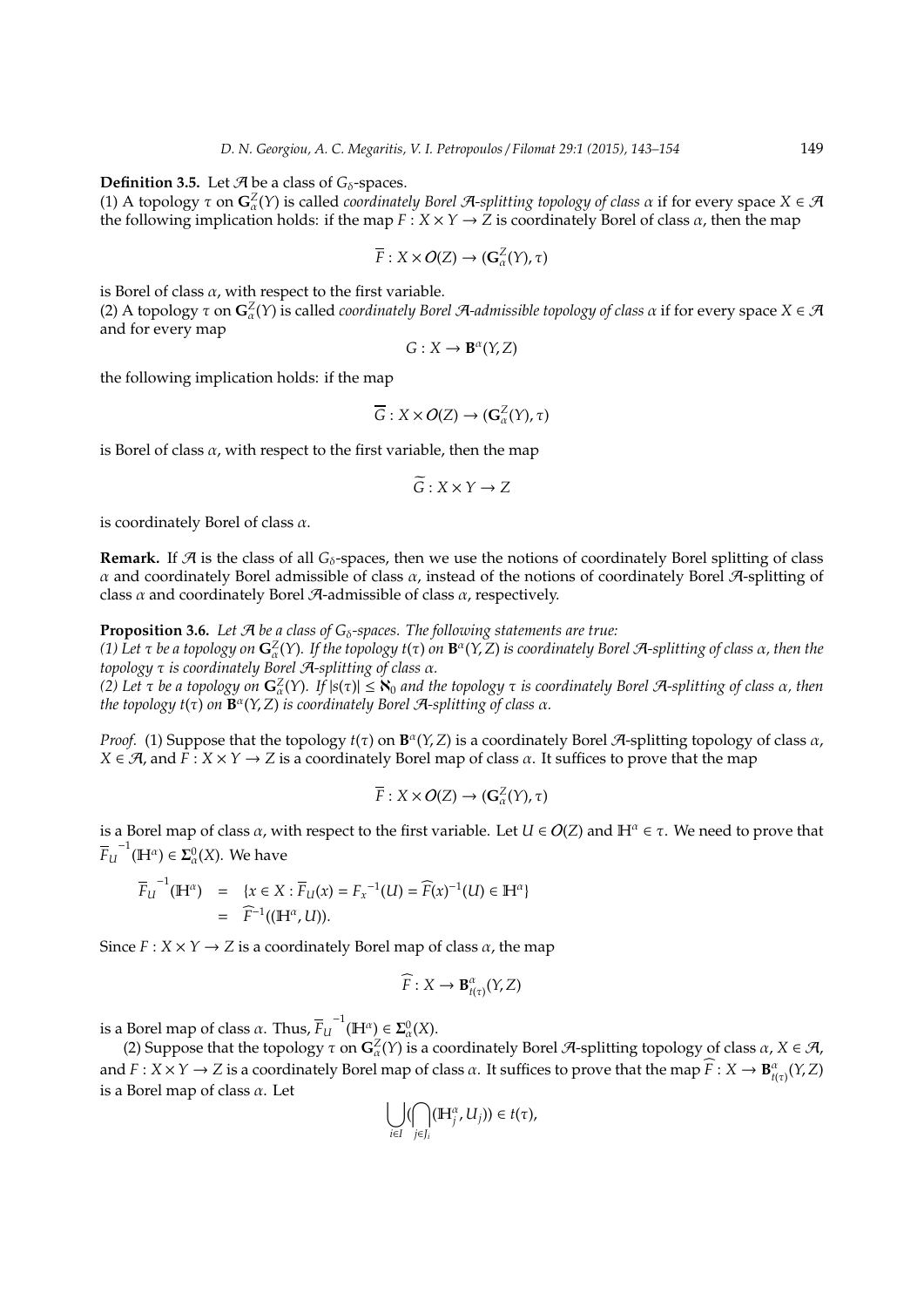where  $|I| \leq \aleph_0$ ,  $|J_i| < \aleph_0$ ,  $\mathbb{H}_j^{\alpha} \in \tau$ , and  $U_j \in O(Z)$  for every  $j \in J_i$  and  $i \in I$ . Then, we have

$$
\widehat{F}^{-1}(\bigcup_{i\in I}(\bigcap_{j\in J_i}(\mathbb{H}^{\alpha}_{j},U_j)))=\bigcup_{i\in I}(\bigcap_{j\in J_i}\widehat{F}^{-1}(\mathbb{H}^{\alpha}_{j},U_j))=\bigcup_{i\in I}(\bigcap_{j\in J_i}\overline{F}_{U_j}^{\phantom{U}-1}(\mathbb{H}^{\alpha}_{j})).
$$

Since the map  $\overline{F}_{U_j}$  is a Borel map of class  $\alpha$  and  $|I|\leq \aleph_0$ , we have that

$$
\widehat{F}^{-1}(\bigcup_{i\in I}(\bigcap_{j\in J_i}(\mathbb{H}_j^{\alpha},U_j)))\in \Sigma_{\alpha}^0(X).
$$

Thus, the map  $\widehat{F}$  is a Borel map of class  $\alpha$ .  $\Box$ 

**Corollary 3.7.** Let  $\tau$  be a topology on  $G^Z_\alpha(Y)$ . Then, the following statements are true:

*(1) If the topology t*(τ) *on* **B** α (*Y*,*Z*) *is a coordinately Borel splitting topology of class* α*, then the topology* τ *is a coordinately Borel splitting topology of class* α*.*

*(2) If* |*s*(τ)| ≤ ℵ<sup>0</sup> *and the topology* τ *is a coordinately Borel splitting topology of class* α*, then the topology t*(τ) *on* **B** α (*Y*,*Z*) *is a coordinately Borel splitting topology of class* α*.*

## **Proposition 3.8.** Let  $\mathcal A$  be a class of  $G_\delta$ -spaces. The following statements are true:

(1) Let t be a topology on  $\mathbf{B}^{\alpha}(Y, Z)$ . If the topology  $\tau(t)$  on  $\mathbf{G}^Z_{\alpha}(Y)$  is a coordinately Borel A-splitting topology of class α*, then the topology t on* **B** α (*Y*,*Z*) *is a coordinately Borel* A*-splitting topology of class* α*.*

(2) Let t be a topology on  $\mathbf{B}^{\alpha}(Y, Z)$ . If  $|r(t)| \leq \aleph_0$  and the topology t is a coordinately Borel A-splitting topology of *class* α*, then the topology* τ(*t*) *is a coordinately Borel* A*-splitting topology of class* α*.*

*Proof.* The proof is similar to the proof of Proposition 3.6. □

**Corollary 3.9.** *Let t be a topology on* **B** α (*Y*,*Z*)*. Then, the following statements are true:*

*(1) If the topology* τ(*t*) *on* **G***<sup>Z</sup>* α (*Y*) *is a coordinately Borel splitting topology of class* α*, then the topology t on* **B** α (*Y*,*Z*) *is a coordinately Borel splitting topology of class* α*.*

*(2) If* |*r*(*t*)| ≤ ℵ<sup>0</sup> *and the topology t is a coordinately Borel splitting topology of class* α*, then the topology* τ(*t*) *is a coordinately Borel splitting topology of class* α*.*

**Proposition 3.10.** Let  $\mathcal{A}$  be a class of  $G_{\delta}$ -spaces. The following statements are true:

*(1) Let* τ *be a topology on* **G***<sup>Z</sup>* α (*Y*)*. If* τ *is a coordinately Borel* A*-admissible topology of class* α*, then the topology t*(τ) *on* **B** α (*Y*,*Z*) *is a coordinately Borel* A*-admissible topology of class* α*.*

(2) Let τ be a topology on  $G^Z_\alpha(Y)$ . If  $|s(\tau)| \le \aleph_0$  and  $t(\tau)$  is a coordinately Borel A-admissible topology of class  $\alpha$ , then τ *is a coordinately Borel* A*-admissible topology of class* α*.*

*Proof.* (1) Suppose that the topology  $\tau$  on  $G^Z_\alpha(Y)$  is a coordinately Borel A-admissible topology of class  $\alpha$ ,  $X \in \mathcal{A}$ , and  $G: X \to \mathbf{B}_{t(\tau)}^{\alpha}(Y, Z)$  is a Borel map of class  $\alpha$ . It suffices to prove that the map  $\widetilde{G}: X \times Y \to Z$  is a coordinately Borel map of class  $\alpha$ . We need to prove that the map

$$
\overline{G}: X \times O(Z) \to (\mathbf{G}_{\alpha}^{Z}(Y), \tau)
$$

is a Borel map of class  $\alpha$ , with respect to the first variable. Indeed, let  $U \in O(Z)$  and  $\mathbb{H}^{\alpha} \in \tau$ . Then, we have

$$
\overline{G}_{U}^{-1}(\mathbb{H}^{\alpha}) = \{x \in X : \overline{G}_{U}(x) = G(x)^{-1}(U) \in \mathbb{H}^{\alpha}\}
$$
  
=  $G^{-1}((\mathbb{H}^{\alpha}, U)).$ 

Since *G* is a Borel map of class  $\alpha$ ,  $G^{-1}((\mathbb{H}^{\alpha},U))\in \mathbf{\Sigma}^{0}_{\alpha}(X)$  and, therefore,  $\overline{G}_{U}^{\phantom{U^{-1}U}}(\mathbb{H}^{\alpha})\in \mathbf{\Sigma}^{0}_{\alpha}(X)$ . Thus, the map  $\overline{G}$ is a Borel map of class  $\alpha$ , with respect to the first variable.

(2) Suppose that the topology  $t(\tau)$  on  $\mathbf{B}^{\alpha}(Y, Z)$  is a coordinately Borel A-admissible topology of class  $\alpha$ ,  $X \in \mathcal{A}, G: X \to \mathbf{B}^{\alpha}(Y, Z)$ , and

$$
\overline{G}: X \times O(Z) \to (\mathbf{G}_{\alpha}^{Z}(Y), \tau)
$$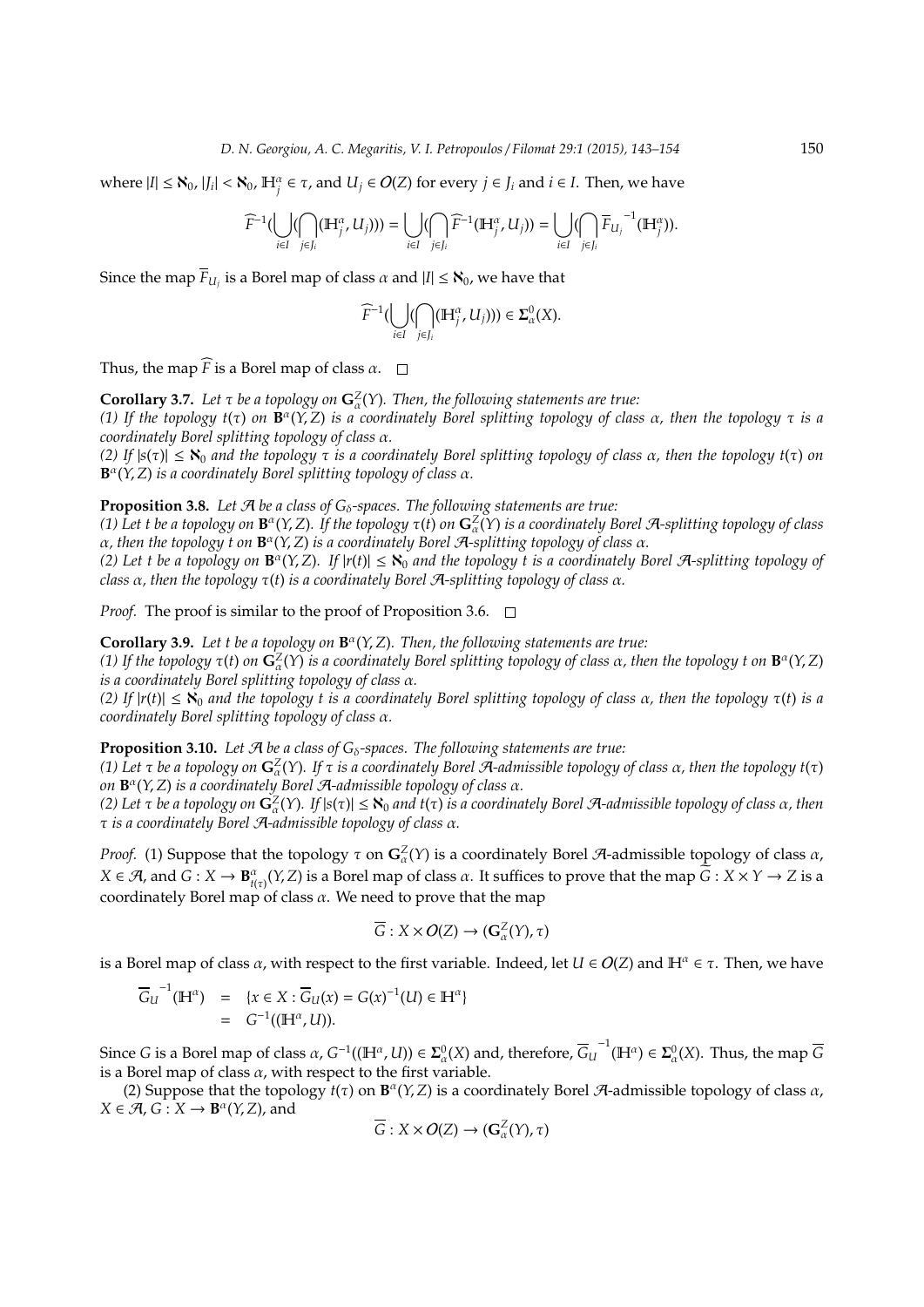is a Borel map of class  $\alpha$ , with respect to the first variable. We need to prove that the map  $\tilde{G}: X \times Y \to Z$  is a coordinately Borel map of class  $\alpha$ . It suffices to prove that the map

$$
G: X \to \mathbf{B}_{t(\tau)}^{\alpha}(Y, Z)
$$

is a Borel map of class  $\alpha$ . Indeed, let

$$
\bigcup_{i\in I} (\bigcap_{j\in J_i} ({\mathbb H}^{\alpha}_{j}, U_j))\in t(\tau),
$$

where  $|I| \leq \aleph_0$ ,  $|J_i| < \aleph_0$ ,  $\mathbb{H}_j^{\alpha} \in \tau$ , and  $U_j \in O(Z)$  for every  $j \in J_i$  and  $i \in I$ . Then, we have

$$
G^{-1}(\bigcup_{i\in I}(\bigcap_{j\in J_i}({\mathbb H}^{\alpha}_j,U_j)))=\bigcup_{i\in I}(\bigcap_{j\in J_i}G^{-1}({\mathbb H}^{\alpha}_j,U_j))=\bigcup_{i\in I}(\bigcap_{j\in J_i}\overline{G}_{U_j}^{\phantom{U}-1}({\mathbb H}^{\alpha})).
$$

Since the map  $\overline{G}_{U_j}$  is a Borel map of class  $\alpha$  and  $|I|\leq \aleph_0$ , we have that

$$
G^{-1}(\bigcup_{i\in I}(\bigcap_{j\in J_i}({\mathbb H}^{\alpha}_{j},U_j)))\in \Sigma_{\alpha}^0(X).
$$

Thus, the map *G* is a Borel map of class  $\alpha$ .  $\Box$ 

**Corollary 3.11.** Let  $\tau$  be a topology on  $\mathbf{G}_{\alpha}^{\mathbb{Z}}(Y)$ . The following statements are true:

*(1) If* τ *is a coordinately Borel admissible topology of class* α*, then the topology t*(τ) *on* **B** α (*Y*,*Z*) *is a coordinately Borel admissible topology of class* α*.*

*(2) If* |*s*(τ)| ≤ ℵ<sup>0</sup> *and t*(τ) *is a coordinately Borel admissible topology of class* α*, then* τ *is coordinately Borel admissible topology of class* α*.*

**Proposition 3.12.** Let  $\mathcal A$  be a class of  $G_\delta$ -spaces. The following statements are true:

*(1) Let t be a topology on* **B** α (*Y*,*Z*)*. If t is a coordinately Borel* A*-admissible topology of class* α*, then the topology* τ(*t*) *on* **G***<sup>Z</sup>* α (*Y*) *is a coordinately Borel* A*-admissible topology of class* α*.*

*(2) Let t be a topology on* **B** α (*Y*,*Z*)*. If* |*r*(*t*)| ≤ ℵ<sup>0</sup> *and the topology* τ(*t*) *is a coordinately Borel* A*-admissible topology of class* α*, then the topology t is a coordinately Borel* A*-admissible topology of class* α*.*

*Proof.* The proof is similar to the proof of Proposition 3.10.  $\Box$ 

**Corollary 3.13.** *Let t be a topology on* **B** α (*Y*,*Z*)*. The following statements are true:*

*(1) If t is a coordinately Borel admissible topology of class* α*, then the topology* τ(*t*) *on* **G***<sup>Z</sup>* α (*Y*) *is a coordinately Borel admissible topology of class* α*.*

*(2) If* |*r*(*t*)| ≤ ℵ<sup>0</sup> *and the topology* τ(*t*) *is a coordinately Borel admissible topology of class* α*, then the topology t is a coordinately Borel admissible topology of class* α*.*

**Definition 3.14.** A topology on  $\mathbf{B}^{\alpha}(Y, Z)$  (respectively, on  $\mathbf{G}^Z_{\alpha}(Y)$ ) is said to be a *family-Borel topology of class α* if it is dual to a topology on  $G^Z_\alpha(Y)$  (respectively, to a topology on  $\mathbf{B}^\alpha(Y,Z)$ ).

**Proposition 3.15.** Let  $\tau$  be a topology on  $\mathbf{G}_{\alpha}^Z(Y)$ . If the set  $\gamma$  is a subbasis for  $\tau$ , then the set

$$
s(\gamma) = \{ (\mathbb{H}^{\alpha}, U) : \mathbb{H}^{\alpha} \in \gamma, U \in O(Z) \}
$$

*is a subbasis for*  $t(\tau)$ *.* 

*Proof.* Let  $\mathbb{H}^{\alpha} \in \tau$  and  $U \in O(Z)$ . Assume that  $f \in (\mathbb{H}^{\alpha}, U)$ . Then, there exist finite elements  $\mathbb{H}^{\alpha}_{0}$ ,...,  $\mathbb{H}^{\alpha}_{n}$  of  $\gamma$ such that

$$
f^{-1}(U) \in \mathbb{H}_0^{\alpha} \cap \ldots \cap \mathbb{H}_n^{\alpha} \subseteq \mathbb{H}^{\alpha}.
$$

Therefore,

$$
f\in(\mathbb{H}_0^{\alpha}\cap\ldots\cap\mathbb{H}_n^{\alpha},U)\subseteq(\mathbb{H}^{\alpha},U).
$$

Thus, any element of the subbasis  $s(\tau)$  of  $t(\tau)$  is a union of finite intersections of elements of the set  $s(\gamma)$ , which means that this set is also a subbasis for  $t(\tau)$ .  $\square$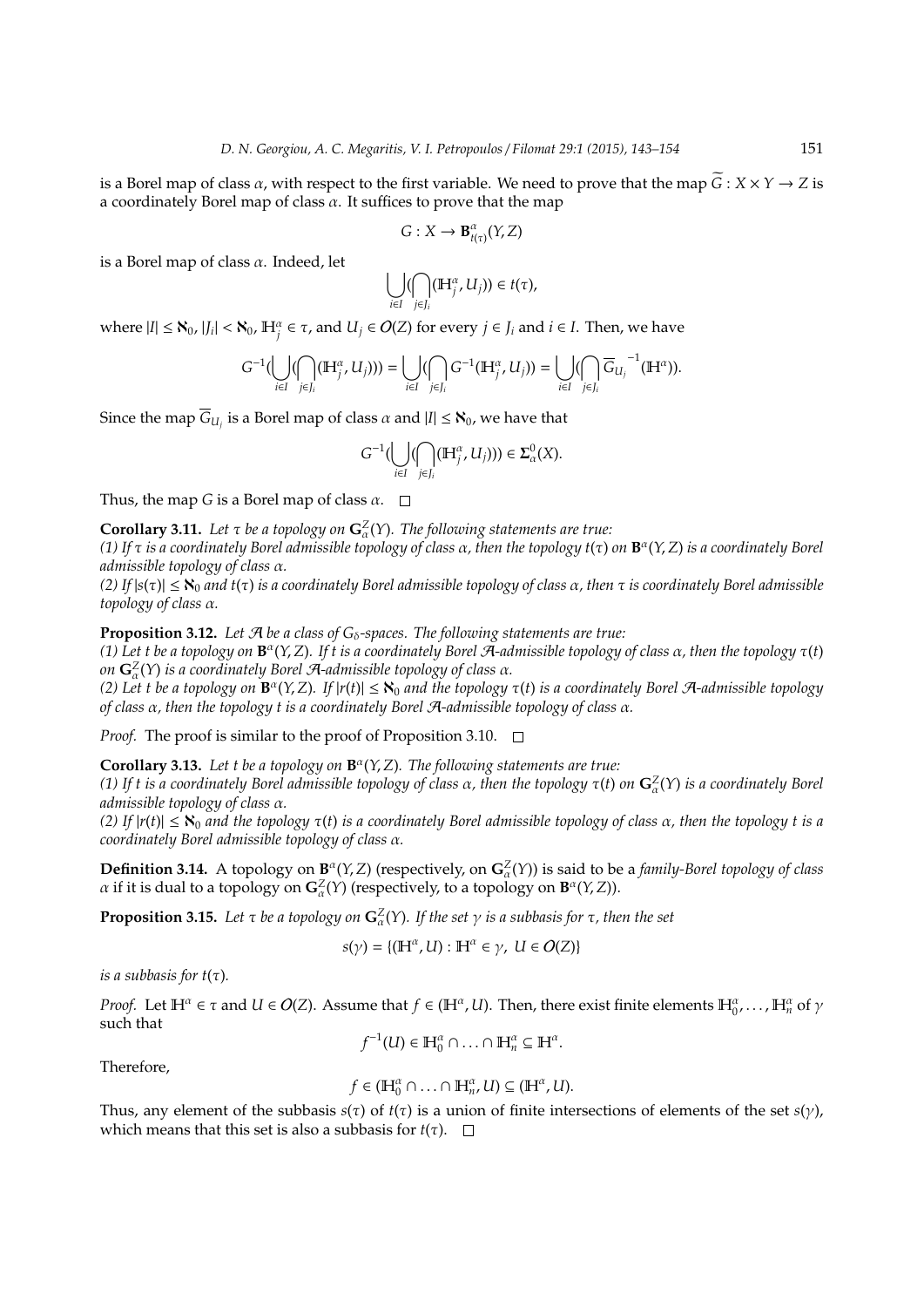**Proposition 3.16.** Let t be a topology on  $\mathbf{B}^{\alpha}(Y, Z)$ . If the set s is a subbasis for t, then the set

$$
r(s) = \{(\mathcal{H}^{\alpha}, U) : \mathcal{H}^{\alpha} \in s, \ U \in O(Z)\}\
$$

*is a subbasis for*  $\tau(t)$ *.* 

*Proof.* Let  $H^{\alpha} \in t$  and  $U \in O(Z)$ . Assume that  $A \in (H^{\alpha}, U)$ . Then, there exists an element  $f \in H$  such that  $A = f^{-1}(U)$ . There exist finite elements  $\mathcal{H}^{\alpha}_0, \ldots, \mathcal{H}^{\alpha}_n$  of *s* such that

$$
f\in\mathcal{H}_0^{\alpha}\cap\ldots\cap\mathcal{H}_n^{\alpha}\subseteq\mathcal{H}.
$$

Therefore,

$$
A\in(\mathcal{H}_0^\alpha\cap\ldots\cap\mathcal{H}_n^\alpha,U)\subseteq(\mathcal{H}^\alpha,U).
$$

Thus, any element of the subbasis  $r(t)$  of  $\tau(t)$  is a union of finite intersections of elements of the set  $r(s)$ , which means that this set is also a subbasis for  $\tau(t)$ .  $\Box$ 

**Example 3.17.** *Below we give some family-Borel topologies of class* α *on* **B** α (*Y*,*Z*)*.*

*(1) For every*  $y \in Y$  *we set* 

$$
\mathbf{G}_{\alpha}^{Z}(y) = \{ A \in \mathbf{G}_{\alpha}^{Z}(Y) : y \in A \}.
$$

Let  $\tau$  be the topology on  $G^Z_\alpha(Y)$  for which the family of all sets  $G^Z_\alpha(y)$ , where  $y\in Y$  is as subassis. By Proposition 3.15 *the set*

$$
\{(\mathbf{G}_\alpha^Z(y), U): y\in Y,\; U\in O(Z)\}
$$

*is a subbasis for t*(τ)*. It is easy to see that*

$$
(\mathbf{G}_{\alpha}^{Z}(y),U)=(\{y\},U),
$$

*for every*  $y \in Y$  and  $U \in O(Z)$ . Therefore,  $t(\tau) = t_p^{\alpha}$ , which means that the point-Borel topology of class  $\alpha$  is a *family-Borel topology of class* α*.*

*(2)* Let  $M \subseteq \mathcal{P}(Y)$ . The  $t^{\alpha}_{M}$  topology on  $\mathbf{B}^{\alpha}(Y, Z)$  is the one having all sets

$$
(M, U) = \{ f \in \mathbf{B}^{\alpha}(Y, Z) : f(M) \subseteq U \}
$$

*as subbasis, where*  $M \in \mathcal{M}$  *and*  $U \in O(Z)$ *. For every M* ∈ M *we set*

$$
\mathbf{G}_{\alpha}^{Z}(M) = \{A \in \mathbf{G}_{\alpha}^{Z}(Y) : M \subseteq A\}.
$$

Let  $\tau$  be the topology on  $G^Z_\alpha(Y)$  for which the family of all sets  $G^Z_\alpha(M)$ , where  $M\in\mathcal{M}$  is as subassis. By Proposition *3.15 the set*

 $\{(\mathbf{G}_\alpha^Z(M), U): M \in \mathcal{M}, \ U \in O(Z)\}$ 

*is a subbasis for t*(τ)*. It is easy to see that*

$$
(\mathbf{G}_{\alpha}^{Z}(M),U)=(M,U)
$$

for every  $M \in \mathcal{M}$  and  $U \in O(Z)$ . Therefore,  $t(\tau)=t^\alpha_{M'}$  which means that the topology  $t^\alpha_M$  is a family-Borel topology *of class* α*.*

**Proposition 3.18.** Let  $\mathbb{H}^{\alpha}$  be a subset of  $\mathbf{G}_{\alpha}^{Z}(Y)$  and  $U \in O(Z)$ . Then,

$$
((\mathbb{H}^{\alpha},U),U)\subseteq\mathbb{H}^{\alpha}.
$$

*Proof.* We have

$$
((\mathbb{H}^{\alpha}, U), U) = \{f^{-1}(U) : f \in (\mathbb{H}^{\alpha}, U)\} = \{f^{-1}(U) : f^{-1}(U) \in \mathbb{H}^{\alpha}\} \subseteq \mathbb{H}^{\alpha}.
$$

 $\Box$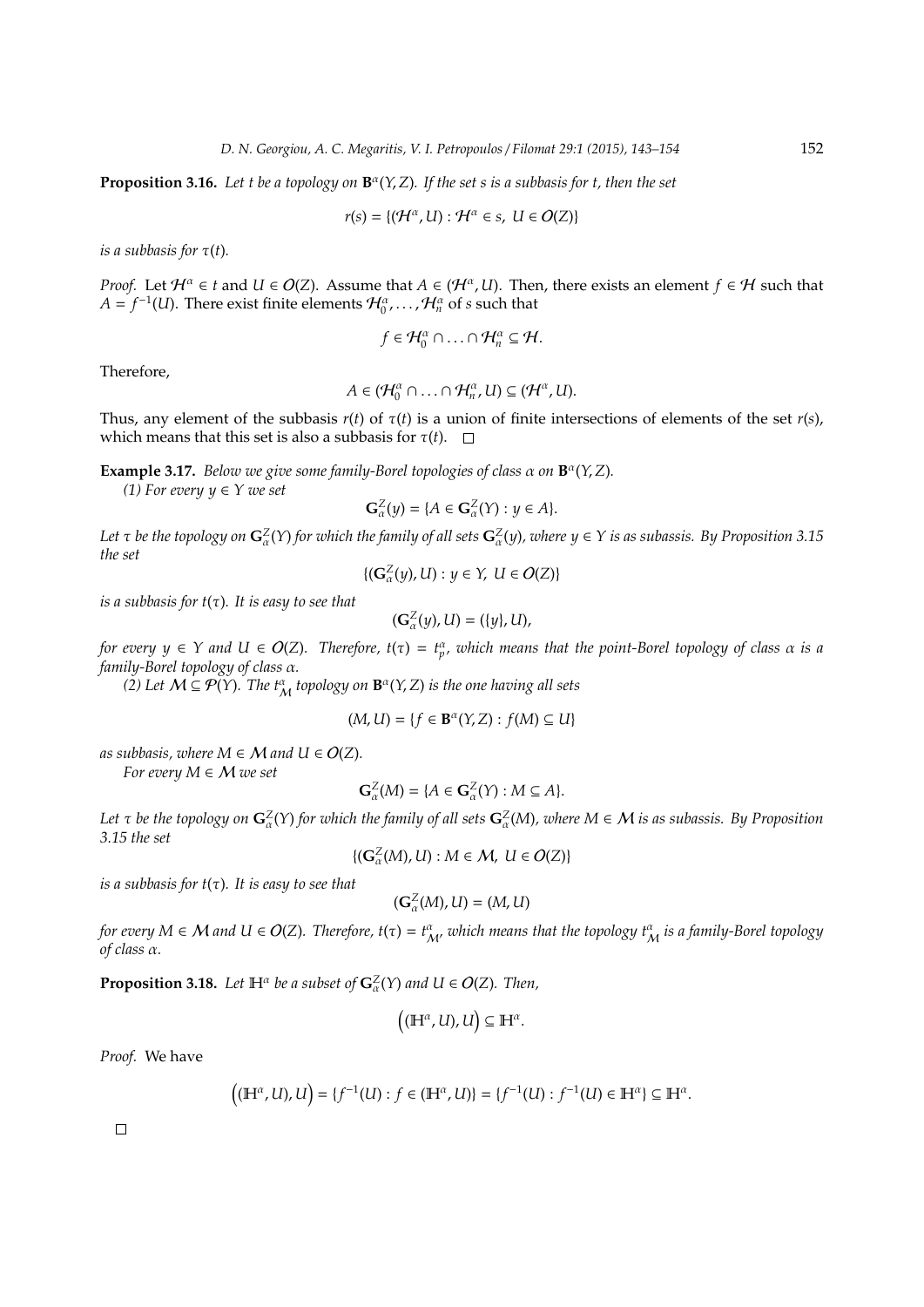**Proposition 3.19.** Let  $\mathcal{H}^{\alpha}$  be a subset of  $\mathbf{B}^{\alpha}(Y, Z)$  and  $U \in O(Z)$ *. Then,* 

$$
((\mathcal{H}^{\alpha},U),U)\supseteq \mathcal{H}^{\alpha}.
$$

*Proof.* Let  $f \in H^{\alpha}$ . Then,  $f^{-1}(U) \in (H^{\alpha}, U)$  and, therefore,  $f \in ((H^{\alpha}, U), U)$ .

**Proposition 3.20.** Let  $\mathbb{H}^{\alpha}$  be a subset of  $\mathbf{G}^Z_{\alpha}(Y)$ ,  $\mathcal{H}^{\alpha}$  be a subset of  $\mathbf{B}^{\alpha}(Y, Z)$ , and  $U \in O(Z)$ . Then,

 $\left(\left((\mathbb{H}^{\alpha}, U), U\right), U\right) = (\mathbb{H}^{\alpha}, U)$ 

*and*

$$
\big(\big((\mathcal{H}^\alpha,U),U\big),U\big)=(\mathcal{H}^\alpha,U).
$$

*Proof.* By Proposition 3.18 we have  $((\mathbb{H}^{\alpha}, U), U) \subseteq \mathbb{H}^{\alpha}$  and, therefore,

$$
\big(\big((\mathbb{H}^{\alpha},U),U\big),U\big)\subseteq (\mathbb{H}^{\alpha},U).
$$

Also, by Proposition 3.19 for  $\mathcal{H}^{\alpha} = (\mathbb{H}^{\alpha}, U)$  we have  $\big((\mathbb{H}^{\alpha}, U), U\big)$ ,  $U\big) \supseteq (\mathbb{H}^{\alpha}, U)$ . Hence,

$$
\big(\big((\mathbb{H}^\alpha, U), U\big), U\big) = (\mathbb{H}^\alpha, U).
$$

Now, by Proposition 3.19 we have  $\big((\mathcal{H}^\alpha,U),U\big)\supseteq \mathcal{H}^\alpha$  and, therefore,

$$
\big(\big((\mathcal{H}^\alpha,U),U\big),U\big)\supseteq(\mathcal{H}^\alpha,U).
$$

Also, by Proposition 3.18 for  $\mathbb{H}^{\alpha} = (\mathcal{H}^{\alpha}, U)$  we have

$$
\big(\big((\mathcal{H}^\alpha,U),U\big),U\big)\subseteq (\mathcal{H}^\alpha,U).
$$

Thus,  $((\mathcal{H}^{\alpha}, U), U), U) = (\mathcal{H}^{\alpha}, U).$ 

**Definition 3.21.** Let  $\tau$  be a topology on  $\mathbf{G}_{\alpha}^Z(Y)$  and *t* be a topology on  $\mathbf{B}^{\alpha}(Y, Z)$ . The pair  $(\tau, t)$  is called a *pair of mutually dual topologies of class*  $\alpha$  if  $\tau = \tau(t)$  and  $t = t(\tau)$ .

**Proposition 3.22.** Let  $\tau_0$  be a topology on  $\mathbf{G}_{\alpha}^Z(Y)$  and  $t_0$  a topology on  $\mathbf{B}^{\alpha}(Y, Z)$ . Then,

$$
t(\tau_0)=t\big(\tau\big(t(\tau_0)\big)\big)
$$

*and*

$$
\tau(t_0)=\tau\big(t\big(\tau(t_0)\big)\big).
$$

Therefore,  $\big(\tau\big(t(\tau_0)\big)$ ,  $t(\tau_0)\big)$  and  $\big(\tau(t_0)$ ,  $t\big(\tau(t_0)\big)\big)$  are pairs of mutually dual topologies of class  $\alpha$ .

*Proof.* The  $t(\tau_0)$  topology on  $\mathbf{B}^{\alpha}(Y, Z)$  has as subbasis all the sets of the form  $(\mathbb{H}^{\alpha}, U)$ , where  $\mathbb{H}^{\alpha} \in \tau_0$  and  $U \in O(Z)$ . Moreover, we observe that the topology  $t(\tau(t(\tau_0)))$  on  $\mathbf{B}^{\alpha}(Y, Z)$  has as subbasis all the sets of the form  $\big((\mathbb{H}^{\alpha},U),U\big)$ ,  $U\big)$ , where  $\mathbb{H}^{\alpha}\in\tau_{0}$  and  $U\in O(Z)$ . By Proposition 3.20 we have  $t(\tau_{0})=t\big(\tau\big(t(\tau_{0})\big)\big)$ . Similar we can see that  $\tau(t_0) = \tau\big(t\big(\tau(t_0)\big)\big)$ .